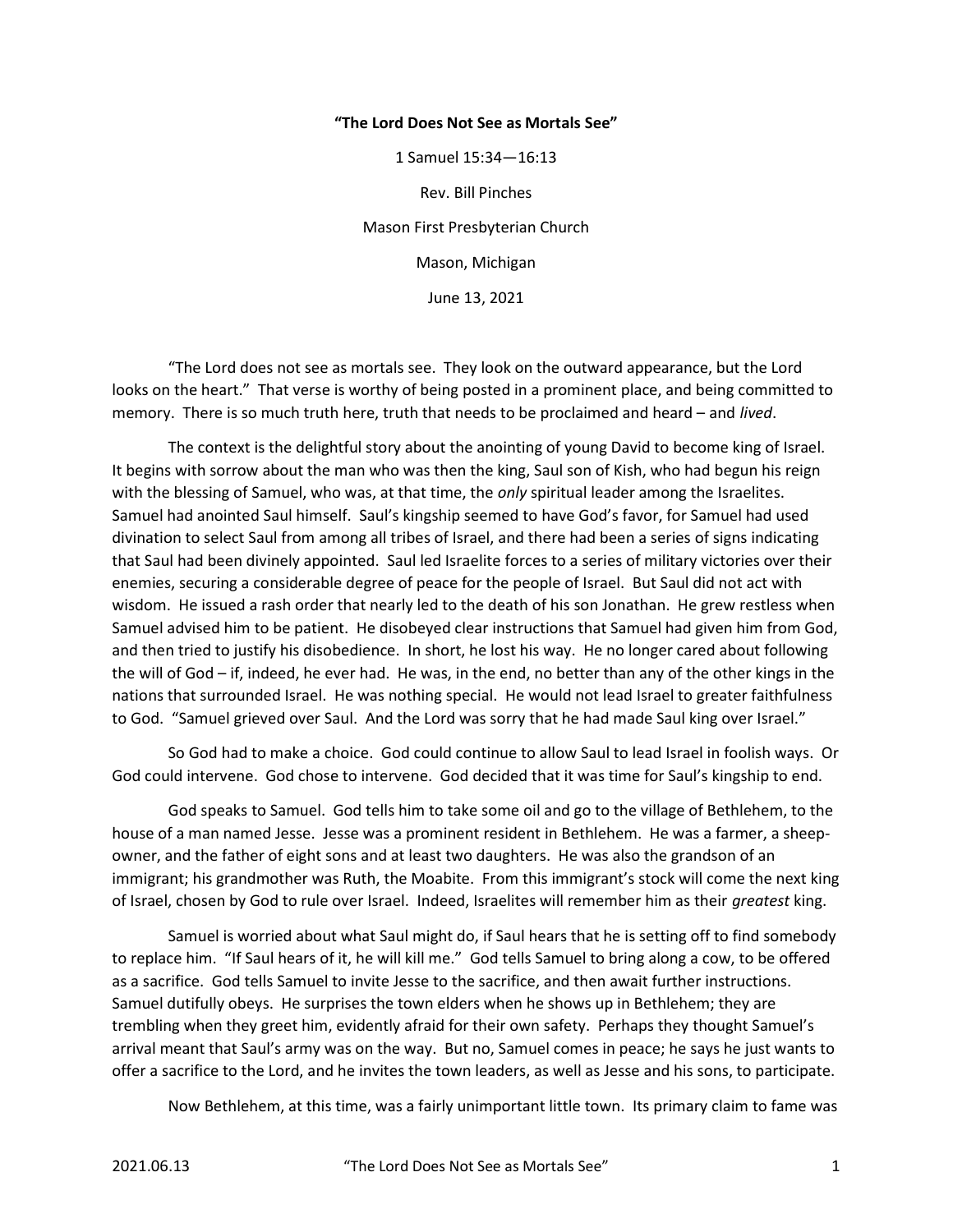that it was where Jacob had buried his beloved wife Rachel, back in the book of Genesis. In the time of Samuel, there were not yet any prophecies about anyone important who would come from Bethlehem.

 So Samuel really has no idea what he is looking for. All he knows is that he is going to find Israel's next king here, among the people in attendance at the sacrifice that he is performing.

 Seven of Jesse's sons are present. The oldest, Eliab, immediately impresses Samuel. "Surely," he thinks, this is "the Lord's anointed." He was tall and good-looking, displaying physical features similar to those that King Saul had. But God tells Samuel that this is not the one. "Do not look on his appearance or on the height of his stature, because I have rejected him. For the Lord does not see as mortals see; they look on the outward appearance, but the Lord looks on the heart." God is saying, quite clearly, that there are far more important factors to consider when choosing a leader than their outward appearance. What matters most are the qualities of their heart. Their values, their principles, their wisdom, their character, their judgment, their integrity, their honor, their decency, their faithfulness. Qualities like those matter far more than any aspect of their physical appearance.

So Eliab, Jesse's eldest son, is not God's choice, despite the fact that he looks good. Neither is Abinadab, the second-oldest, or Shammah, the third-oldest, or, indeed, any of the seven sons that Jesse has brought with him. God keeps telling Samuel, "No, this is not the one." Finally, Samuel asks Jesse: "Are all your sons here?" Ah, yes, there is one more. The youngest, who is out in the field, keeping the sheep. Samuel asks Jesse to send someone to fetch young David. Samuel looks at David, taking in his appearance. "He was ruddy, and had beautiful eyes, and was handsome." "Ruddy" means that he had "reddish" skin coloring, like Esau, back in Genesis. I wonder what Samuel was expecting. God had told him that it wasn't the *outward* appearance that matters, yet of course that was the first thing that Samuel noticed about him. But what matters – in that case, and in every case – is what the person's heart is truly like. How do you assess someone's heart? If God had let Samuel choose, Samuel might well have chosen Eliab, and Samuel might never have even met this young David. But, now, here he is. His skin color is not quite "normal" for an Israelite. Perhaps it's because of that foreign blood that David inherited. But still, he's handsome, and those eyes ... he's very attractive to look at.

I wonder if Samuel had to remind himself, "It's not his *appearance* that matters." I wonder how many times we need to remind ourselves, "it's not that person's appearance that matters." Not their skin color, not whether their eyes are beautiful, not whether they are handsome or ugly, tall or short, skinny or fat, whole or maimed. What matters – what really, truly matters – is the quality of their heart.

 God says to Samuel: "Rise and anoint him; for this is the one." Samuel takes his horn of oil and anoints David in the presence of his brothers. The Spirit of the Lord comes upon David. Israel would have a new king. A better king. Not a perfect king, for no one is perfect save Jesus Christ alone, but still, a good king, a king who – despite the terrible mistakes that he would indeed make – still did a whole lot of things right, and when he screwed up, he was man enough to admit his mistakes, confess them to God Almighty, and accept God's judgment. How many leaders try to cover up their mistakes, pretend they never happened, lie about them, or try to justify them through twisted arguments? Not David. He endeavored to be faithful to God. He wasn't perfect, but his heart was oriented in the right direction.

 "The Lord does not see as mortals see. They look on the outward appearance, but the Lord looks on the heart." Such a critical lesson for any of us who are serious about trying to follow God. It was a lesson I did not know when I was young. It was a lesson I had to be taught – again and again.